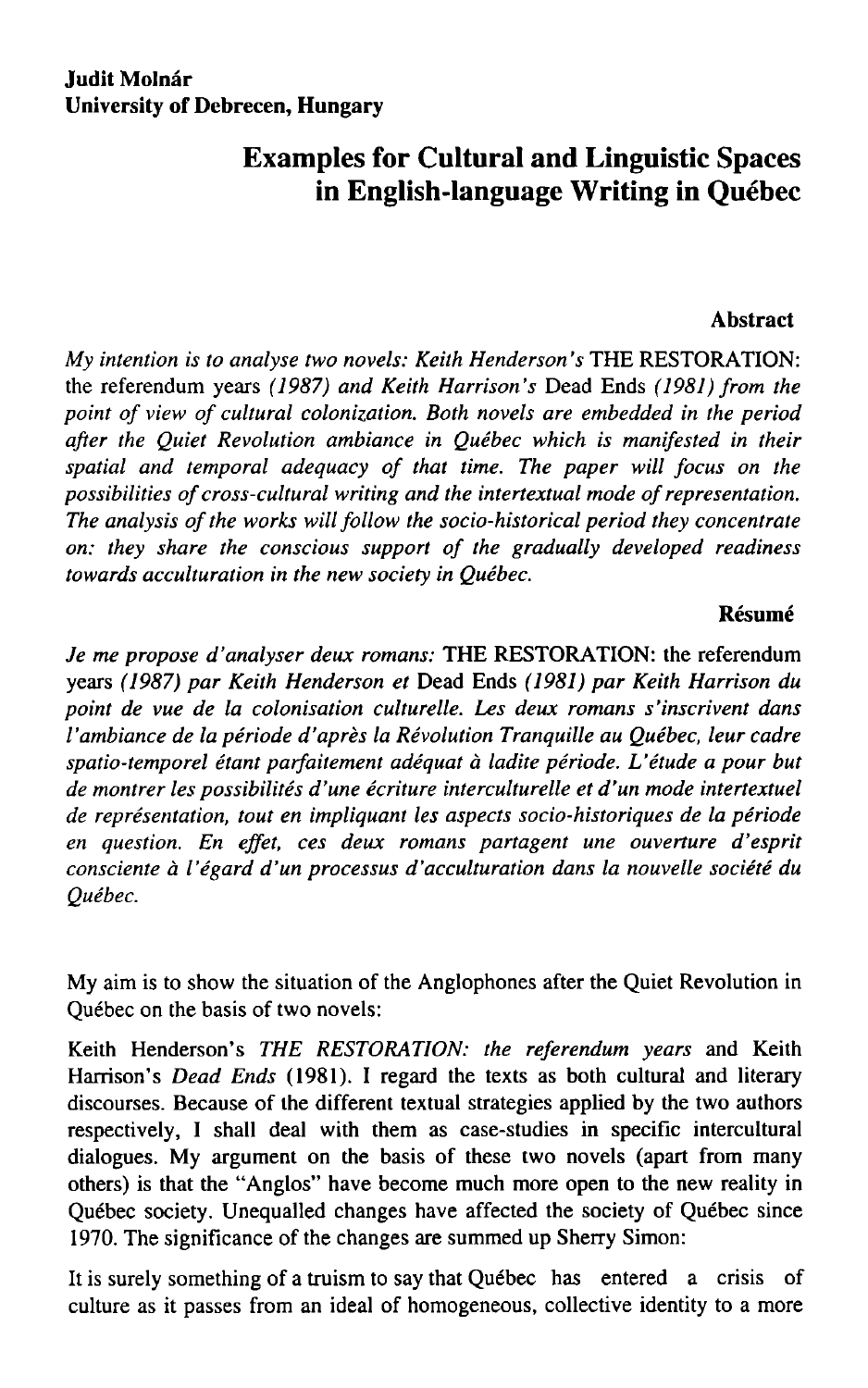problematic and heterogenous conception of sociál and symbolic union. Increasing diversity in the representations of cultural space reflects the plurality of discourses and interests which seek expression within the borders of Québec culture. (1991, 167)

In accordance with the social changes we have entered a period when the English-language writer's importance is different from what it used to be. As Linda Leith observes,

Caught up as no other English-Canadian writers have been caught up in the maelstrom of change, and living as no other English-Canadian writers live in a society with a French face, these writers have produced a body of work distinct in some ways from other contemporary English-Canadian fiction. (1989/90, 95)

In the light of the above, it is intriguing to meet the protagonist, Gilbert Rollins, in Keith Henderson's THE RESTORATION: the referendum years (1987). He is the victim of cultural colonization. Gilbert is a student of architecture, interested in one of those few buildings in Montreal that date back to the period of the French régime. He would like to find out more about the remaining parts of a convent, *Couvent des Récollets,* since he is working on his PhD dissertation on the architectural history of Montréal. Believing that certain documents will help his research, he is manipulated into stealing them by his Québécois separatist "friends", and this act leads only to endanger the permanency of his father's job. Later, as these documents attest, the spot on which his father's job is located is to be declared to belong to the "national monument[s] of the people of Québec" (155). The "people of Québec" undoubtedly refers only to French Québecers. To his surprise Gilbert finds himself in the middle of territorial disputes. The author uses historical reality to depict the relationship between dominant and dominated cultures.

According to Leith, Henderson incorporates "a mix of political allegory and conventional realism" in his novel. (1989/90, 103) Henderson fulfils his aim successfully. The novel is clearly a novel of ideas, and as it unfolds, the ideologies represented by the Anglophone businessmen, the separatist Québécois, and those trying to interact between the ideologues are speculatively opposed.

Time and space are identified: it is the first part of the year of 1980, the year of the referendum that decided for Québec to stay within the Canadian confederation; it is Montréal the centre of political confrontations.

The importance of Gilbert's character lies in his "betweenness". Structurally the novel is built on dualities with Gilbert trying to act as a peacemaker between the opposite sides. The convent to be restored is a mixture of French and English heritages since it has a wing that was added by the English; it is the symbol of a possible "cultural blending" (113). The old convent is placed symbolically underneath a new building that of the Mercier and Granville Printing and Wholesale Stationers, a manifestation of English enterprise. (Another ecclesiastical building, the Church of St Jacques, is considered to represent the transitional period in Québec, since by now it has become part of the university,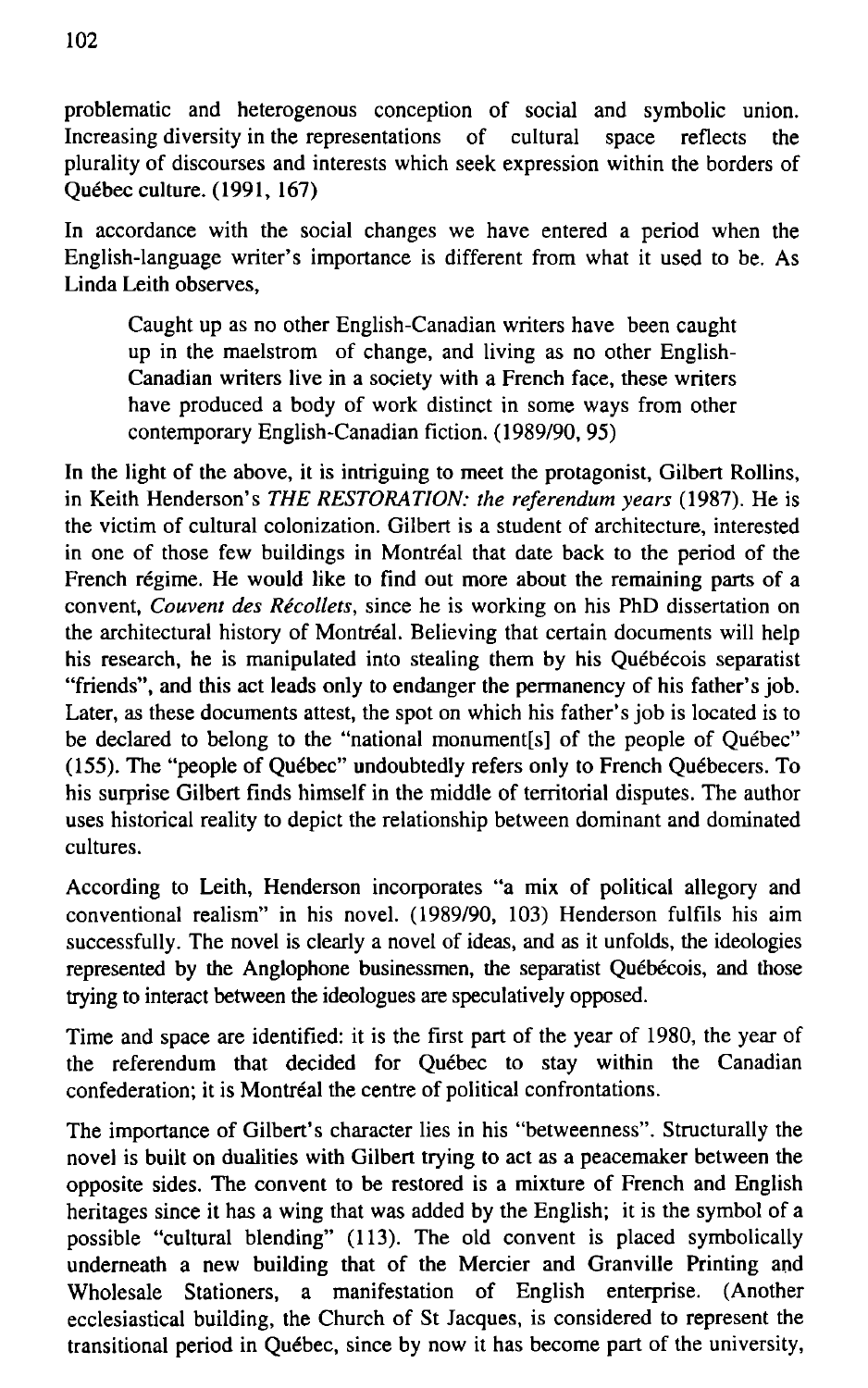and it is "the pride of Québec" (124).) Montréal is depicted through the eyes of a student of architecture  $-$  though it is not a first person narration  $-$  thus, the city is mapped out for the reader, and one can follow how the cityscape has changed. The ever-increasing ethnic diversity of the city is commented on in relation to the parts of Montréal that have been inhabited by "strange-tongued immigrants" (143) with their opinions on architectural style. The ethnocentricity and class consciousness of them cannot be questioned when Pam, Gilbert's sister, wonders about whom her child would play with in a neighborhood of Italian and Chinese people.

The documentary quality of the novel is manifested both in its spatial and temporal adequacy. The cultural ambiance of the new Québec is present in the depiction of the new generation of Québécois, who no longer have a *Confédération des syndicats catholiques* but a *Confédération des syndicats nationaux*, which indicates on the one hand, the decline in the importance of religion and, on the other hand, the strengthening of nationalist feelings. They are interested in everything new and associate traditionalism with WASPs, a feature historically attributed to French-Canadians. Thus Gilbert's interest in the old may seem paradoxical. He convinced himself with the help of his historical selfconsciousness that his interest in the convent could be acceptable; it has played a role in the history of English Québecers, too. Ironically enough, he may seem to be more traditional than his French counterparts belonging to the same generation. His endeavours are for his community, too; his search for identity is not individualized; it serveš his community as well.

To illustrate the importance of the counterparts of reality the novel focuses on, I would like to add a few more examples: Gilbert is caught between the interests of his father and those of his separatist acquaintances – he likes both parties but does not sympathize with either - he reads intentionally both *The Gazette* and *Le Devoir;* his mother tried to convince her husband to leave Québec, but is surprised when her daughter decides to do so; in regard to the buming down of Gilbert's father's firm accusations come equally from both the extreme separatist and the federalist sides.

Gilbert's apparent hesitancy originates in his living in two cultural worlds, yet for most of the novel he is an utterly lonesome figure not understood by either side: he suffers from spatial and temporal dislocation. He tries to believe in the cultural discontinuity of the French and the English being divided; he is not without a historical memory. He criticizes equally the narrow-minded French and English people. He is aware of the intemal divisions and disaffiliations in each group. His struggle is a cultural struggle; he is fighting for the cultural recognition of both groups (symbolized by the convent); he is moving around in a politicized cultural space. Gilbert, politically motivated, is a protagonist, who promotes dialogue between cultures.

To bring the two communities together, French is also used in the novel; language variance increases the social context of the text. The importance of bilingual authors is summed up by Karrer and Lutz in the following way: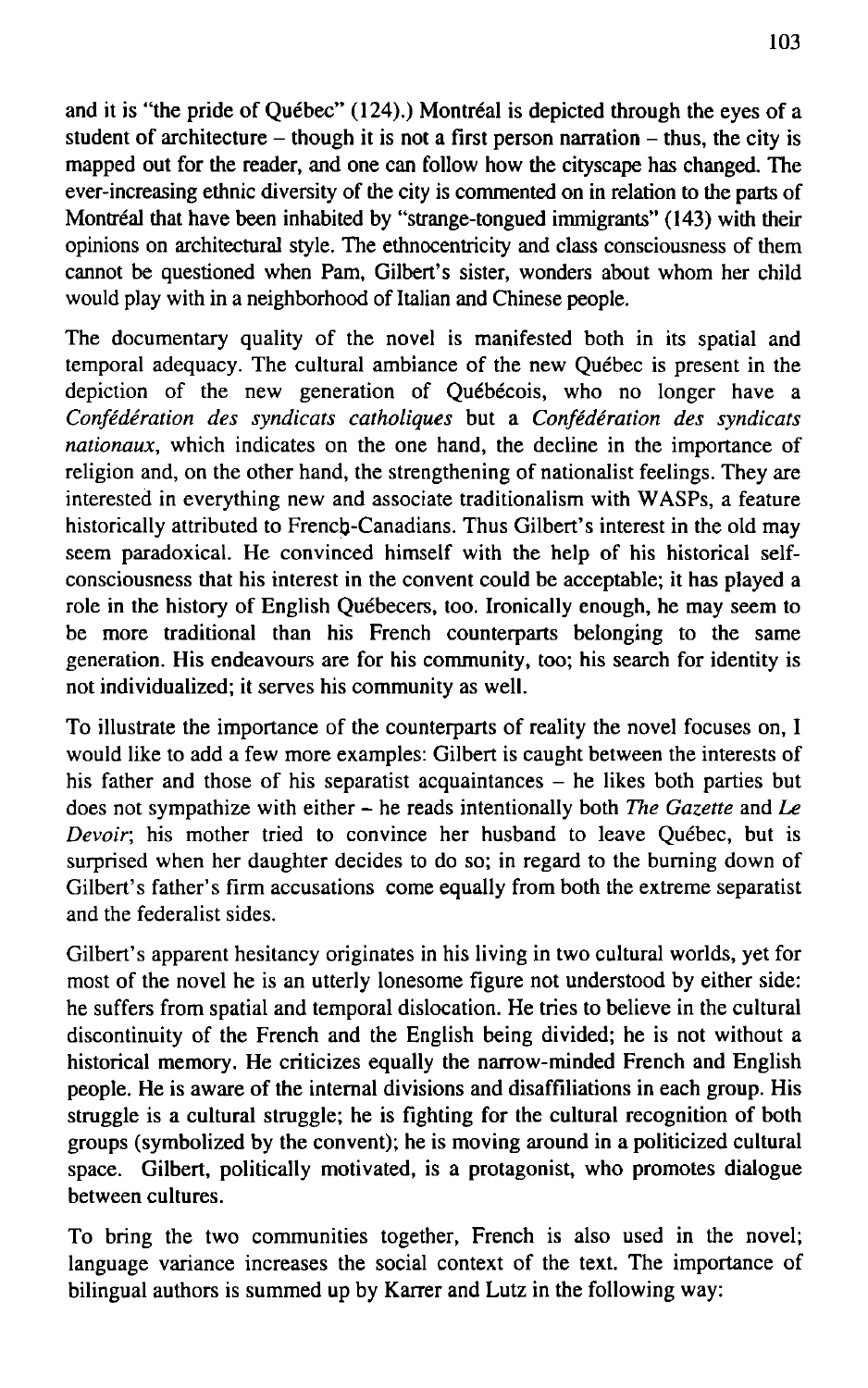[...] the specific primary bilingualism of many minority authors allows for a specific double frame of perception that crosses and questions cultural, political and social boundaries to explore new territories in between. (1990, 27)

Gilbert belongs to the bilingual generation unlike his mother, who is very much concerned about how she would be living in Québec should it separate from the rest of Canada. Most of the Anglophone and Francophone characters are bilingual. French is frequently used when phrases originating in a certain historical period are uttered. The infight between languages is often reproduced when characters are carried away emotionally, or speak under stress:

"What the hell's got into you?"

*"Mange ďla merde, Gilbert.* You don't think I know who gave the cops those names? Who else? Your daddy give [sic] you a big payoff, eh? *Tu m'écoeures, Gilbert. Vraiment, tu m'écoeures."* (191)

Henderson's choice of vocabulary often ridicules the never-ending language debatě:

[...] Kelly Street, with the wet sand left over from the winter, the warm surprising smell in the air, and the gangs of children walking home from school. Now it was called *Henri Bourassa Boulevard - Henry Birdsass Boulevard* as his cousins had christened it in visceral protest over the change to French the year before they left for Winnipeg. (93) (emphasis added)

In a systematic way, the author manages to endow each of his characters with an ideolect different from that of the others; it would be fairly easy to identify different characters by different speech patterns. His novel meets the specifications defined by Bakhtin:

The novel can be defined as a diversity of social speech types (sometimes even diversity of languages) and a diversity of individual voices, artistically organized. (1988, 262)

The ending of the novel is ambiguous, though its openness is not a weakness but on the contrary, one of its strengths. We are left without knowing who set the firm on fire; the English are as suspect as the French. Majority and minority cannot be disassociated, and both can be held responsible, with different motivations though, for the same deeds. The one-sided perspective of the restoration favours Francophones as opposed to shared interest. Nevertheless, unlike the rest of his family, Gilbert decides to stay in Québec. His group belonging is unambiguous; his allegiances to different groups are supported by his strong belief: "This place – the city, the country could be a model" (69).

Keith Harrison's *Dead Ends* (1981) is an experimental piece of fiction, and the way he approaches the problem of ethnic conflicts is multilayered; to some extent the form reflects the complexity of the different kinds of peculiar frictions that have existed in Canadian society. Hutcheon classifies it as a novel (1988, 87); while compiling *Dead Ends,* however, the protagonist asks herself if she is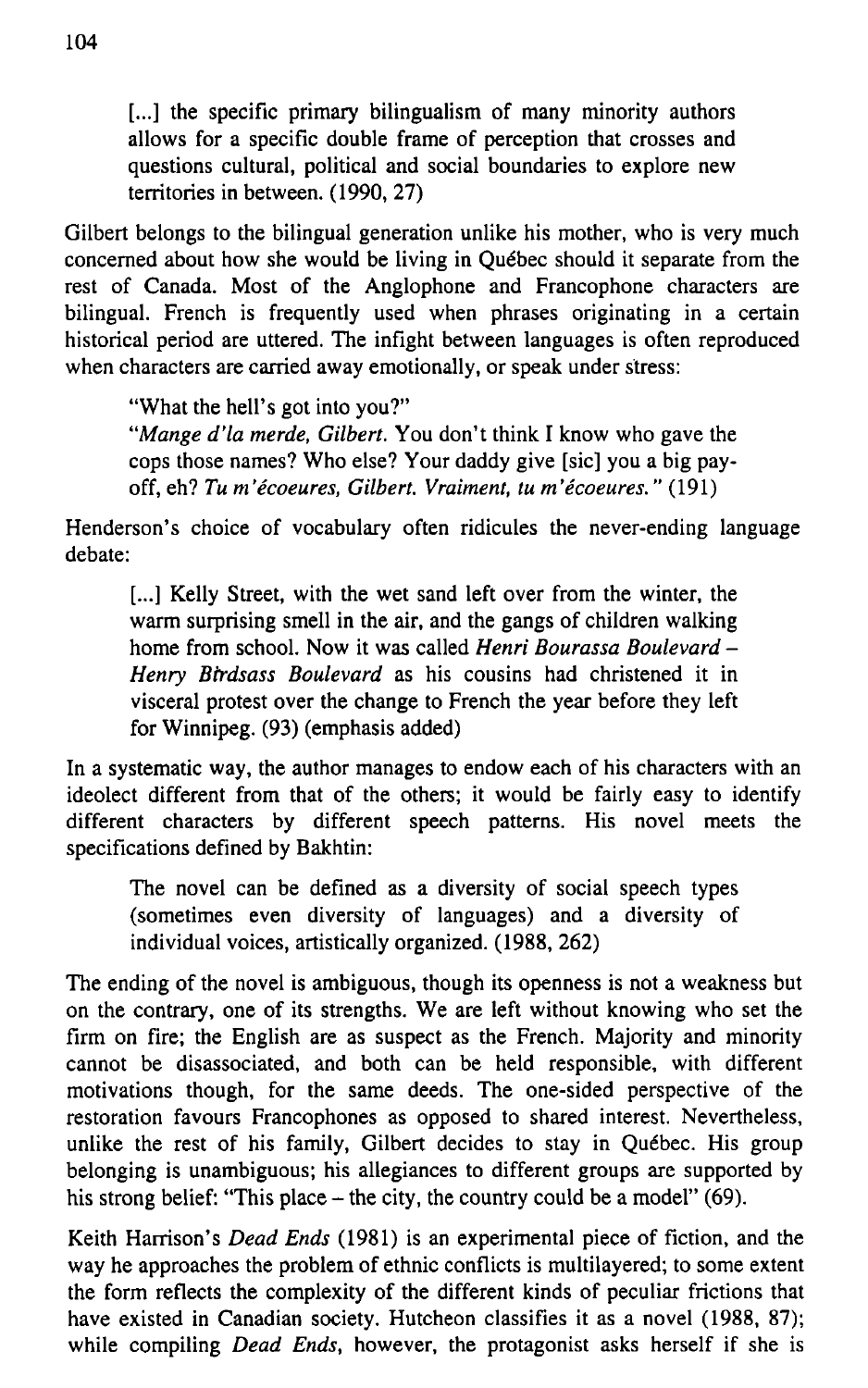writing a piece of short story, a novel, or a "long short story, a *provest*" (41) where internal monologues are disrupted by dialogues. The novel is about "the artistic process" (Hutcheon, 87), and is also grounded in political actuality: the time of Pierre Trudeau with René Lévesque's separatist provincial government in power in Québec. The time is still a transitory period in the province's history when it could not forget the past yet but is only half-ready for modemization.

The experimentation is presented through the voice/s of a distressed woman. The novel is a piece of postmodern literature in accordance with Hutcheon's definition of the term:

From what I can glean from the *usage* of the term, "postmodemism" would seem to designate art forms that are fundamentally self-reflexive  $-$  in other words, art that is selfconsciously art (or artifice), literature that is openly aware of the fact that it is written and read as part of a particular culture, having as much to do with the literary past as with the social present. (1988,2)

The articulation of experiences is based on dualities; the acceptance of the impossibility of fusing contraries is part of postmodern discourse (Hutcheon, 4). The following are the structural and thematic juxtapositions in the novel: the male voice from Vancouver is linked to the female voice from Montréal; the relationship between the French and the English in Québec is focussed on; the white are contrasted with "visible" minorities; native people are differentiated from new settlers; goyim are presented in contrast with Jews; North Americans are made distinct from Asians; sailing and skiing, summer and winter, flying and drowning, the figures of doctor and patient, man and woman are compared. (Jessica in Montréal and Richard in Vancouver face similar difficulties in life. Both are involved in writing, both have a "messy life" (89), are divorced and try to raise a child.) Life is set against death, writing and reading are considered as separate and combined processes. The narrator says: "I'm tired of seeing double" (77).

*Dead Ends* belongs to what Hutcheon defines as *historiographic metafiction:*  "fiction that is intensely, self-reflexively art, but is also grounded in historical, social and political realities" (1988, 13). Harrison creates a female author, a Montréaler, who writes about her creation of an American man visiting Vancouver, and checking out on logging operations as an "industrial spy" (118). He possesses two identifications, two names – another example of dualities.

*Dead Ends* is not only cross-cultural writing but also cross-regional writing: life in Montréal is compared to life in Vancouver from the point of view of ethnic cleavage. Socio-cultural identity is defined differently in the two parts of Canada. It is primarily based on "bestial" (63) racism in Vancouver if we accept Francis's definition of the term:

By "racism" we understand a social doctrine that assumes a constant relationship of sociál with mental and cultural characteristics and which provides a legitimization of the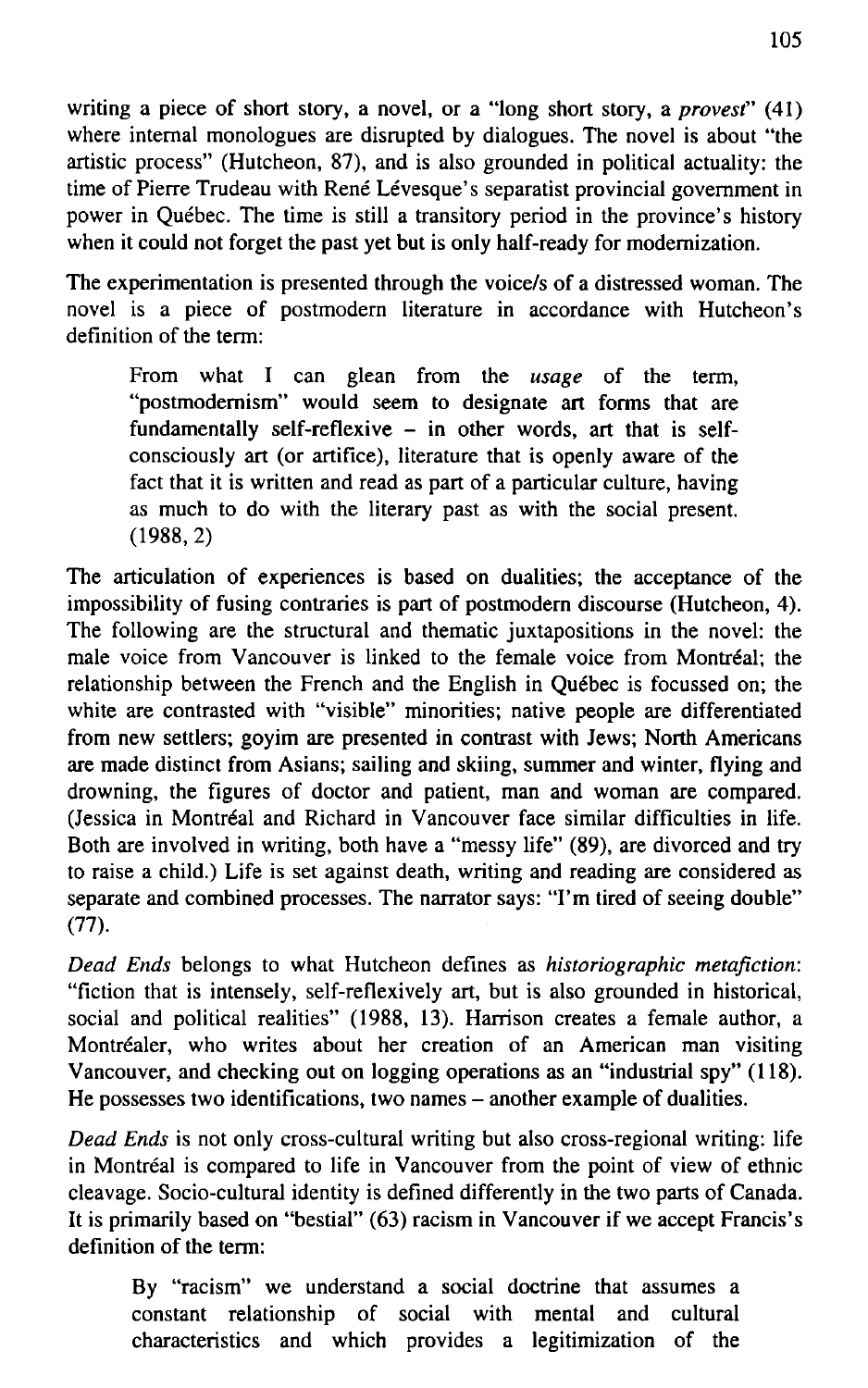discrimination against people exhibiting particular somatic characteristics by postulating their innate inferiority. (1976, 382)

The conflicts caused by interethnic mixing reflect different minority-majority concems. The confrontations are mainly between white people and "visible" minorities in Vancouver; in Montréal they are lower-keyed and are primarily between the English and the French. But ethnic identity crisis is one of the central preoccupations both in Vancouver and in Montréal:

Yuki takes better care of plants than I do: misting, shaking them out, re-potting. But she's even more confused about being Japanese than I am being about Jewish. (89)

The author's support of bilingualism is not overt but implicit; she manages to create interlingual and, structurally-speaking, interchapter puns too (38, 96). The sprotagonist is divorced from a Francophone man, but she would imagine a better life for her English-speaking friend in Québec than in Israel or in Edmonton, if only she could speak French, let alone joual. Her friend admits: "'If I could speak *joual,* even French, I'd be much happier here [Québec]'" (45).

The metafictional self-consciousness persists in the novel with multidimensional relations that involve the locale, ethnicity, genre and authorship: "Postmodem texts tend to make self-conscious their writing, their reading, and the various contexts in which both acts take place" (Hutcheon, 17).

From the point of view of style, the parts related by the male voice are more staccato, while the female voice is more even, more regular, though with hesitations, which creates a delicate balance between the two distinct parts with constant tension within each at the same time.

*Dead Ends* finally ends with the drowning of the American entrepreneur on Canadian soil, which foliows the imagery of the novel. The narrator's last deed is killing her American protagonist. She, however, stirs the sympathy of a Québécoise woman. Her activity is creativity that is closely linked to death. She opts for life, though, despite her dubious feelings concerning the Québécoise woman and her own self:

"Es ch'pe vs aider?" "*Non.*" I don't really need help. "C'est O.K., merci." "Why?" The gentle old woman in three-quarters profile with her Québecois voicing of "*oui*" speaks my double feelings. "Why, mercy, why." (135)

The intertextual mode of representation becomes unmistakable towards the end of the novel through constant references to other writers, in particular to Tolstoy. The last scene ends with the narrator pondering on death in a metro station in Montreal evokes the tragic railways in *Anna Karenina.* The resolution is formulated by a hidden allusion to Hugh Hood's short story "Flying a Red Kite" (1962), which symbolizes the potential achievement of harmony. In this regard *Dead Ends* relinquishes postmodernism; the ray of hope surfacing in the end suggests the possibility of transcending chaos created by human relationships.